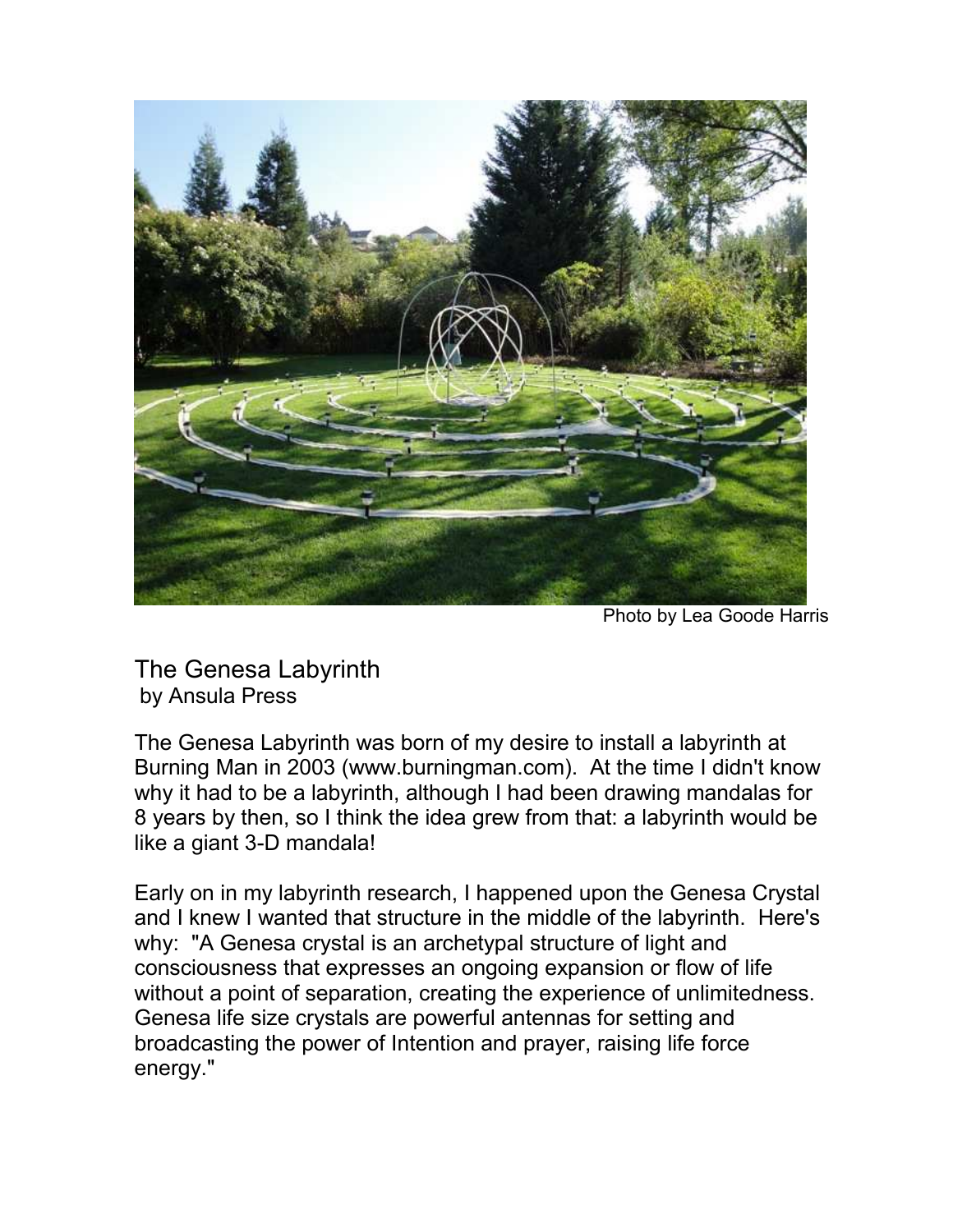The Genesa is called a crystal because its geometric shape, a cuboctehedron, mirrors that of natural crystals. The Genesa creates a vortex of energy that resonates a specific pattern over an indefinite period of time, just as natural crystals do.

The Genesa was discovered and named in the 1940s by Dr. Derald Langham, an American plant geneticist, when he was working with and observing how cells divide and grow. He said, "Genesa is the coded matrix of your own life force and is directly related to the living energy moving in spirals in all forms of growth, development, and change."

For Burning Man, the Genesa labyrinth had to be illuminated. The result is what I was honored to present at the Labyrinth Gathering at Edgefield.



Photo by Jeff Saward